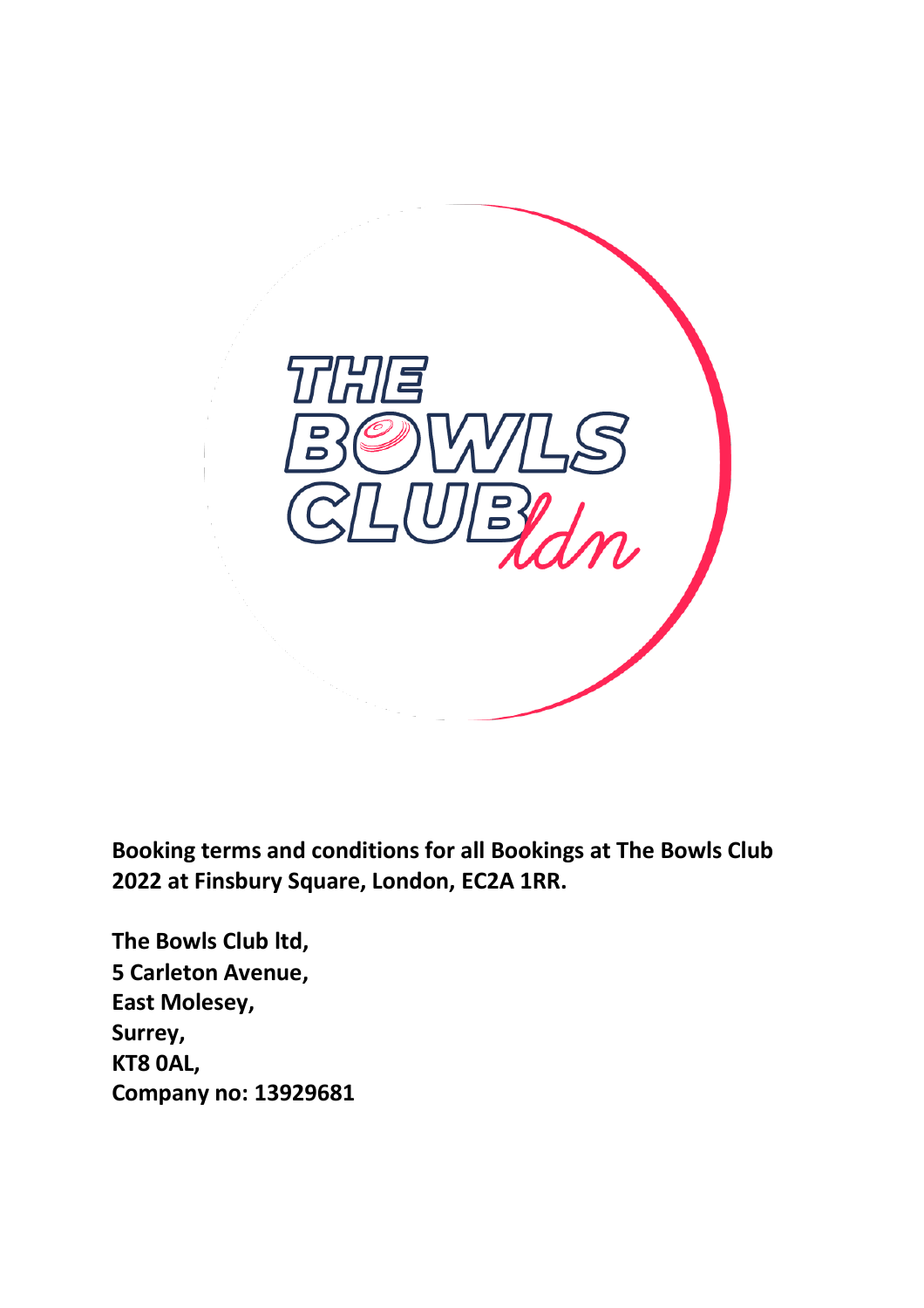## Terms and Conditions

## 1. The Agreement

(a) This Agreement shall be deemed to be made under the following Terms and Conditions (Terms) set out herein between The Bowls Club LTD and the Party identified as the Client in the attached Schedule of Details (Schedule). The attached Schedule is incorporated in and forms part of this Agreement.

(b) The Client acknowledges that when entering into this Agreement, it has not relied upon or been in any way induced by any warranties, representations written or verbal have been made by The Bowls Club LTD or its employees officers or agents other than those contained in this Agreement.

(c) When a Client indicates that they want to proceed with a booking, The Bowls Club LTD will send them a copy of these Terms and a Schedule. The Client will then sign and return these documents and the parties enter into a binding contract when The Bowls Club LTD receive the signed documents.

(d) Any Package supplied by The Bowls Club LTD after a Client has received these Terms and a Schedule shall constitute unqualified acceptance of such Terms and Schedule.

(e) On entering into this Agreement The Bowls Club LTD will provide the Package for the Fee on the Event Date.

(f) The Client hereby expressly accepts that these Terms and the contents of the Schedule constitute the entire agreement between the parties and further acknowledges that they have not been induced to enter into this agreement as a result of any representation warranty or other provision except as expressly provided in this Agreement, and all conditions, warranties or other terms implied by statute or common law are excluded to the fullest extent permitted by law.

# 2. Payment Terms Time shall be of the essence for payments under this Agreement.

(a) All bookings will be invoiced in full and are payable within Seven (7) days of the agreement of this booking form. Defined as the client clicking accept electronically or confirming in writing they wish to proceed with their booking.

(b) The Client is required to pay the total cost within Seven (7) days of its signature of the agreed Terms, or inline with alternative payment terms stipulated between the parties.

(c) If payment for a booking is not made within these time limits, or if the Client is otherwise in default of the payment terms under this clause 2 in respect of any other booking then (without prejudice to any other rights The Bowls Club LTD may have pursuant to any statutory provision in force from time to time or in respect of this breach of contract), The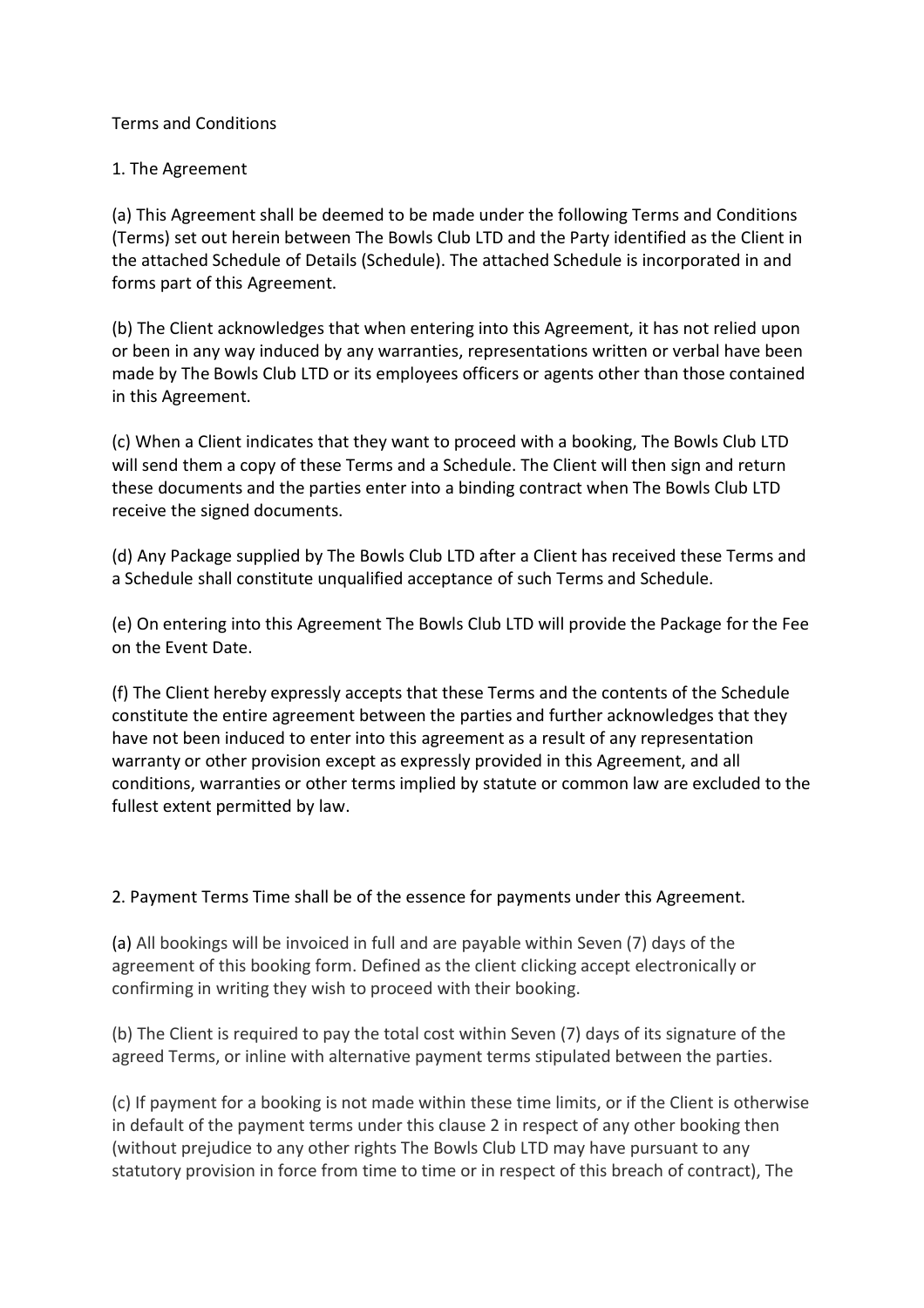Bowls Club LTD reserves the right, at its sole discretion, to cancel the booking in accordance with clause 4.

(d) No tickets, itineraries, maps or other final details with respect to the arrangements relating to any event will be forwarded to the Client until payment has been received in full.

# 3. Late Booking

Bookings made within four (4) weeks prior to the date of the event will be invoiced in full and are payable within one (1) days of signature of this Agreement.

## 4. Cancellation.

(a) Any cancellation of this Agreement by the Client must be made in writing and is effective from the day it is received by The Bowls Club LTD.

(b) If a booking is cancelled by the Client at any time after the signature of this Agreement and more than Twelve (12) weeks before the date of the event, the Client shall forfeit 50% of the payment made up to the date of cancellation. Should no payment or less than 50% of the total price have been received at this time the Client must pay The Bowls Club LTD, 50% of the Fee as a cancellation fee within seven (7) days.

(c) If this Agreement is cancelled by the Client at any time after the signature of this Agreement and less than Twelve (12) weeks before the date of the event, the Client must pay The Bowls Club LTD, 100% of the Fee as a cancellation fee within seven (7) days.

(d) The Client must pay to The Bowls Club LTD any costs incurred by The Bowls Club LTD in recovering sums owed under this Agreement or damages for non-performance thereof including legal costs on a full indemnity basis.

(e) The Bowls Club LTD may at its sole discretion offer the Client an alternative package at an alternative event if a client indicates a desire to cancel the Package and there is in the sole opinion of The Bowls Club LTD sufficient time to resell the Package.

#### 5. The Advertised Package

(a) The Bowls Club LTD will use its reasonable endeavours to provide the Package as advertised for the event, including, but not limited to timing, date and other arrangements.

(b) If, due to circumstances beyond the control of The Bowls Club LTD it has to make any change in the arrangements relating to the event it shall notify the Client forthwith. The Bowls Club LTD shall endeavour to keep such changes to a minimum and shall seek to offer the Client arrangements as close to the original as is reasonably possible in the circumstances.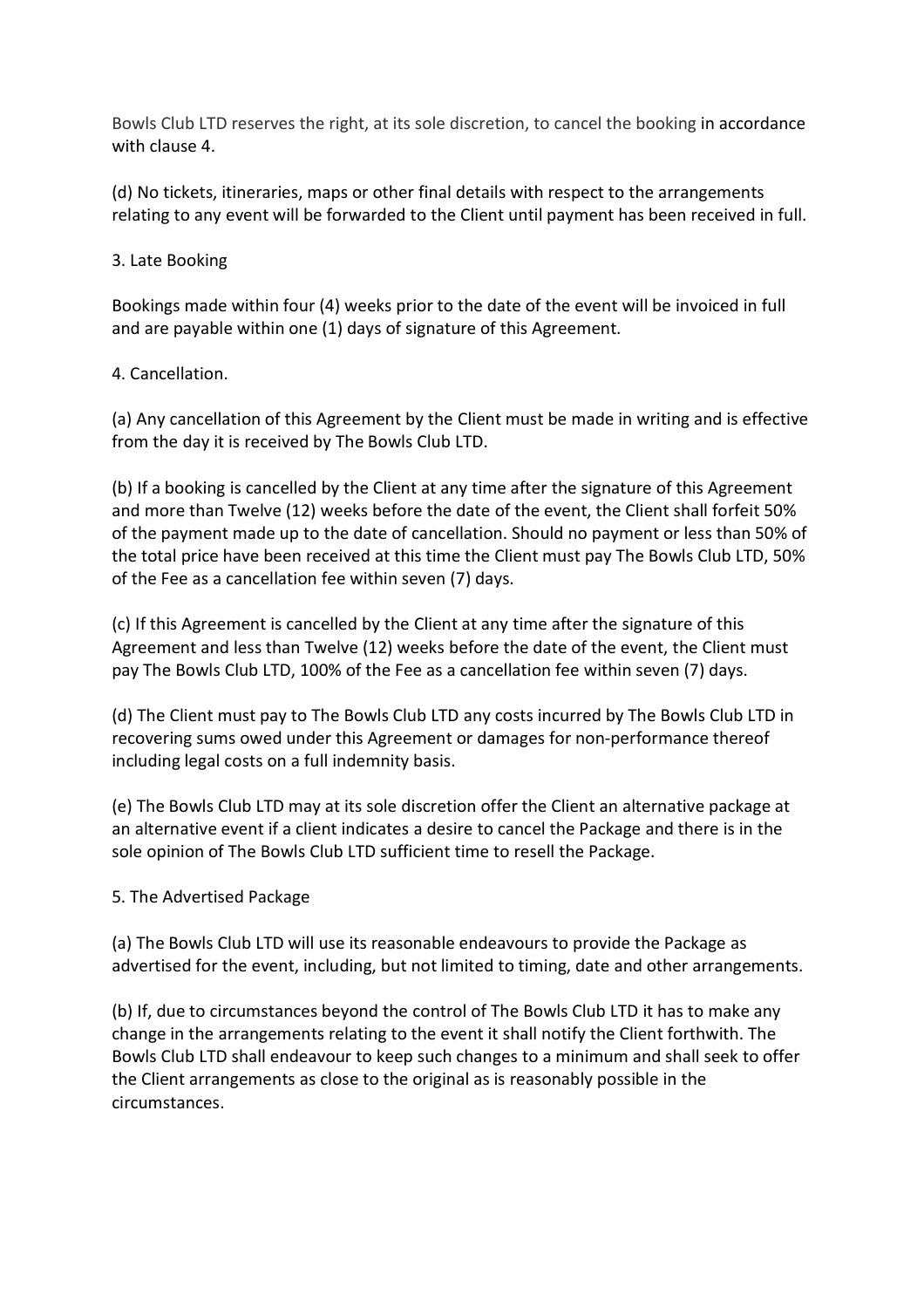## 6. Cancellation of Event / Occasion

(a) Where the event is cancelled or terminated and where such cancellation or termination occurs due to reasons which are outside The Bowls Club LTD's reasonable control, The Bowls Club LTD shall be entitled to retain from any sums hitherto received from the Client or which may still be due from the Client to The Bowls Club LTD such costs, expenses and disbursements which it has incurred or for which it shall or may be liable in connection with the Event and such contribution to The Bowls Club LTD's overhead as shall be reasonable and shall return any balance to the Client. The Bowls Club LTD may, but shall not be obliged to, take such steps as it shall in its discretion consider reasonable to obtain reimbursement of any such costs and expenses and shall, subject to deduction of costs incurred in connection therewith, reimburse any sums so recovered to the Client.

(b) In the unlikely event where the event has to be cancelled or terminated and where such cancellation or termination occurs due to unforeseen circumstances by The Bowls Club LTD. The Bowls Club LTD will transfer packages to another suitable date. Should another agreeable or suitable date not be able to be found, The Bowls Club LTD will offer the client credit and or a full refund.

## 7. Liability

( a ) The Bowls Club LTD shall not be liable to the Client or be deemed to be in breach of the Agreement by reason of any delay in performing, or any failure to perform, any of The Bowls Club LTD 's obligations if the delay or failure was due to any cause beyond the reasonable control of The Bowls Club LTD.

(b) Packages that are subject to any terms and conditions by which third parties are organising and staging these events and the Packages may specify in as applying to those people attending. The Client hereby expressly acknowledges that the provision of those Packages is subject to the event taking place, and that this is beyond the control of The Bowls Club LTD. Save as otherwise expressly provided for herein or by statute The Bowls Club LTD's liability under this Agreement or otherwise shall be limited to the Fee.

(c) Except in respect of death or personal injury caused by The Bowls Club LTD's negligence, The Bowls Club LTD shall not by reason of any representation, implied warranty, condition or other term, or any duty at common law or under the terms of the Agreement, be liable for any loss of profit or any indirect, special or consequential loss, damage, costs, expenses or other claims (whether caused by The Bowls Club LTD's servants or agents or otherwise) in connection with the performance of obligations arising under the Agreement.

8. Alterations or cancellations by Third Parties In the event of the cancellation or postponement of an Event, or when the arrangements and / or facilities for an Event are changed or cancelled by a third party, The Bowls Club LTD will use its reasonable endeavours to provide an alternative package for an alternative event or an alternative package at an alternative location for the event but shall be under no contractual obligation to do so.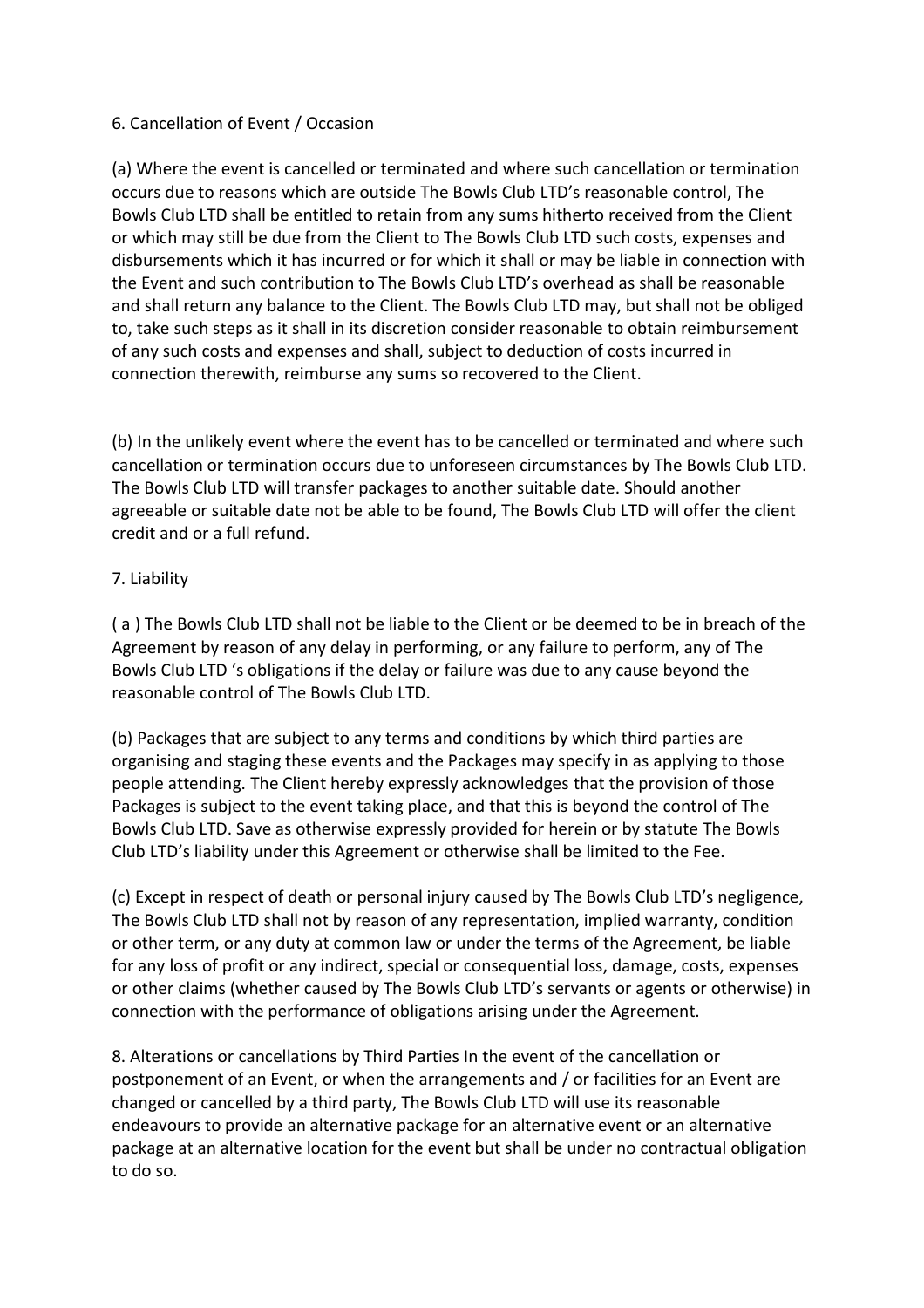## 9. Disclaimer and Indemnity

The Client hereby waives and releases The Bowls Club LTD from and indemnifies and holds The Bowls Club LTD harmless against, any and all costs, damages, and expenses, which are incurred by the Client, its agents, employees and/or guests and which arise in connection with this Agreement or the attendance at the event.

Data Protection ( a ) All personal information that The Bowls Club LTD may use will be collected, processed, and held in accordance with the provisions of EU Regulation 2016/679 General Data Protection Regulation ("GDPR") and the Client's rights under the GDPR.

(b) For complete details of The Bowls Club LTD collection, processing, storage, and retention of personal data including, but not limited to, the purpose(s) for which personal data is used, the legal basis or bases for using it, details of the Client's rights and how to exercise them, and personal data sharing (where applicable), please refer to the Company's Privacy Notice available from https://thebowlsclubldn.com/privacy-policy/

## 11. Force Majeure

11.1 No Party to this Agreement shall be liable for any failure or delay in performing their obligations where such failure or delay results from any cause that is beyond the reasonable control of that Party. Such causes include, but are not limited to: power failure, internet service provider failure, industrial action, civil unrest, fire, flood, storms, earthquakes, acts of terrorism, acts of war, governmental action, epidemic, pandemic, or any other event that is beyond the control of the Party in question.

11.2 In the event that a Party to the Agreement cannot perform their obligations thereunder as a result of force majeure for a continuous period of three months the other Party may at its discretion terminate the Agreement by written notice at the end of that period. In the event of such termination, the Parties shall agree upon a fair and reasonable payment for all services rendered up to the date of termination. Such payment shall take into account any prior contractual commitments entered into in reliance on the performance of the Agreement.

#### 12. Miscellaneous

a) These Terms will be governed by and interpreted in accordance with the laws of England and Wales and both The Bowls Club LTD and the Client shall irrevocably submit to the exclusive jurisdiction of the courts of England and Wales.

b) The person who signs for the Client personally represents and warrants to The Bowls Club LTD that he or she is duly authorised and has legal capacity to enter into this Agreement on behalf of the Client.